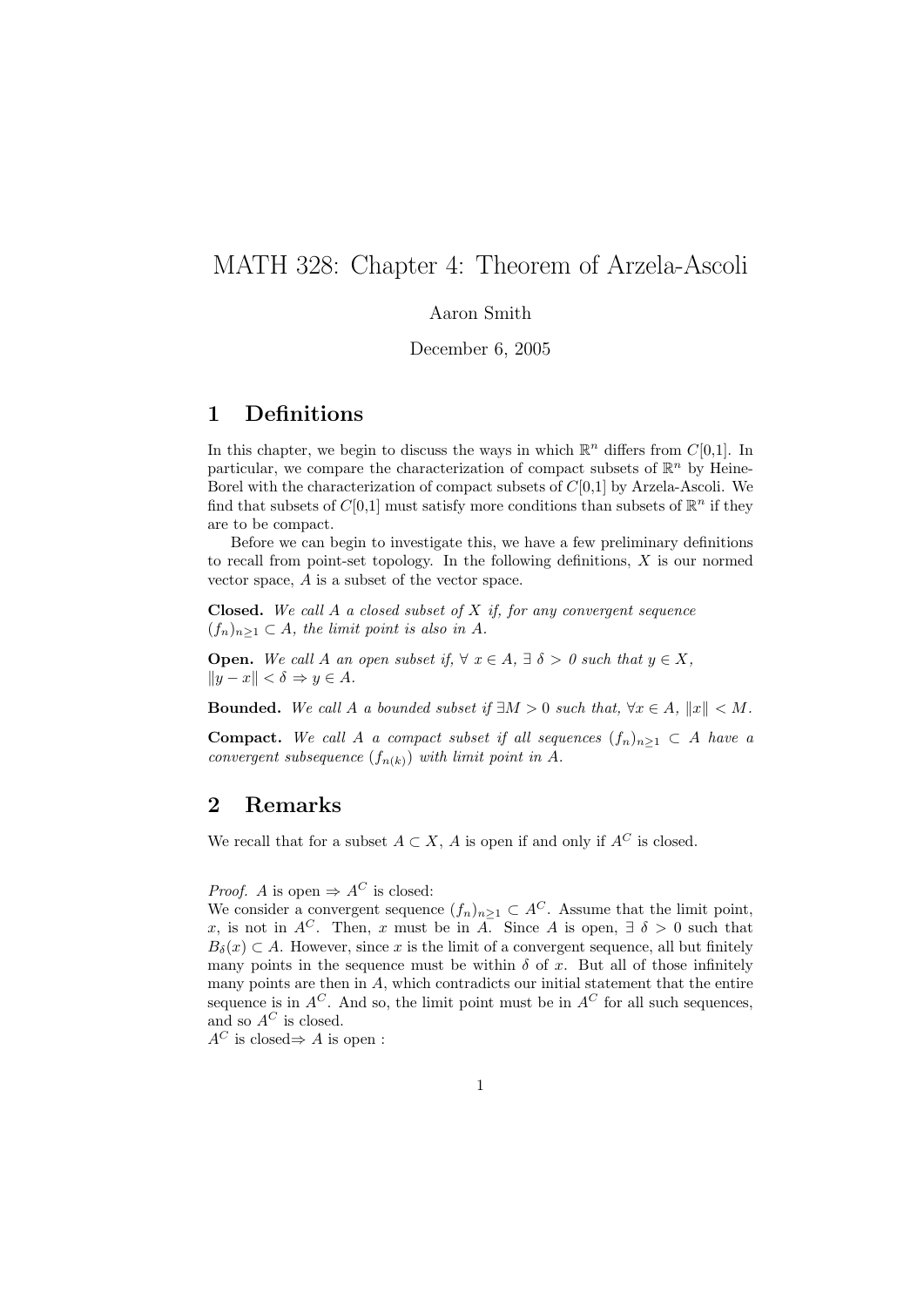We assume, to start, that A is not open. Then,  $\exists x \in A$  such that,  $\forall \delta > 0$ , the set  $B_\delta(x) \cap A^C$  is non-empty. We then define a sequence  $(f_n)_{n \geq 1} \subset A^C$  as follows. Define  $\delta_n$  to be  $\frac{1}{2^n}$ , and  $x_n$  to be any element in  $B_{\delta_n}(x) \cap A^C$ . This sequence converges to x. However, each element of the sequence is in  $A^C$  by definition, and x is in A. This contradicts the closedness of  $A^C$ , and so our assumption that A is not open must be false.  $\Box$ 

We also note that  $A \subset X$  compact implies that A is closed and bounded.

*Proof.* Let  $(f_n)_{n>1} \in A$  be a sequence in A which converges to f. Since  $(f_n)_{n>1}$ converges to  $f$ , so do all of its subsequences. Since  $A$  is compact, this implies that  $f$  is in  $A$ . And so, we see that all convergent sequences in  $A$  must converge to an element of  $A$ , which means exactly that  $A$  is closed. Similarly, if  $A$  is unbounded, there would be sequence  $(f_n)_{n\geq 1} \in A$  with norm monotonely increasing and unbounded. Since the sequence defined by  $||f_n||$  is monotonely increasing and unbounded, it cannot have convergent subsequences. We recall, however, that a necessary condition for convergence of a sequence of functions is that its norm converges. Since the sequence  $||f_n||$  has no convergent subsequences, this implies that  $f_n$  has no convergent subsequences. And so we have shown that an unbounded set cannot be compact.  $\Box$ 

We will soon see that for  $\mathbb{R}^n$ , the converse is true as well. That is, a subset of  $\mathbb{R}^n$  is compact if and only if it is closed and bounded. For  $C[0,1]$ , this is not true. There are subsets of  $C[0,1]$  which are closed and bounded, but not compact.

Before investigating this, we will prove the Heine-Borel Theorem, which characterizes the compact subsets of  $\mathbb{R}^n$ .

## 3 Heine-Borel Theorem

Heine-Borel Theorem. For any subset  $A \in \mathbb{R}^n$ , A is compact if and only if A is closed and bounded.

*Proof.* A is compact  $\Rightarrow$  A is closed and bounded: Proved in section 2.

A is closed and bounded  $\Rightarrow$  A is compact:

Let  $(x_n)_{n\geq 1}$  be a sequence in A. Since A is bounded, any sequence in A must also be bounded, and so  $(x_n)_{n\geq 1}$  is a bounded sequence.

By the Bolzano-Weierstrass Theorem, this implies that there is a convergent subsequence of  $(x_n)_{n\geq 1}$ , and of course this sequence is also in A. Let this subsequence have limit point  $x$ . Since the subsequence is in  $A$ , and  $A$  is closed, its limit point must also be in  $A$ . And so we have found, for any sequence in  $A$ , a convergent subsequence with limit point in A. And so A is compact.  $\Box$ 

# 4 Examples

We will now examine one of the simplest compact subset of  $\mathbb{R}^n$ , the unit ball. This is defined by: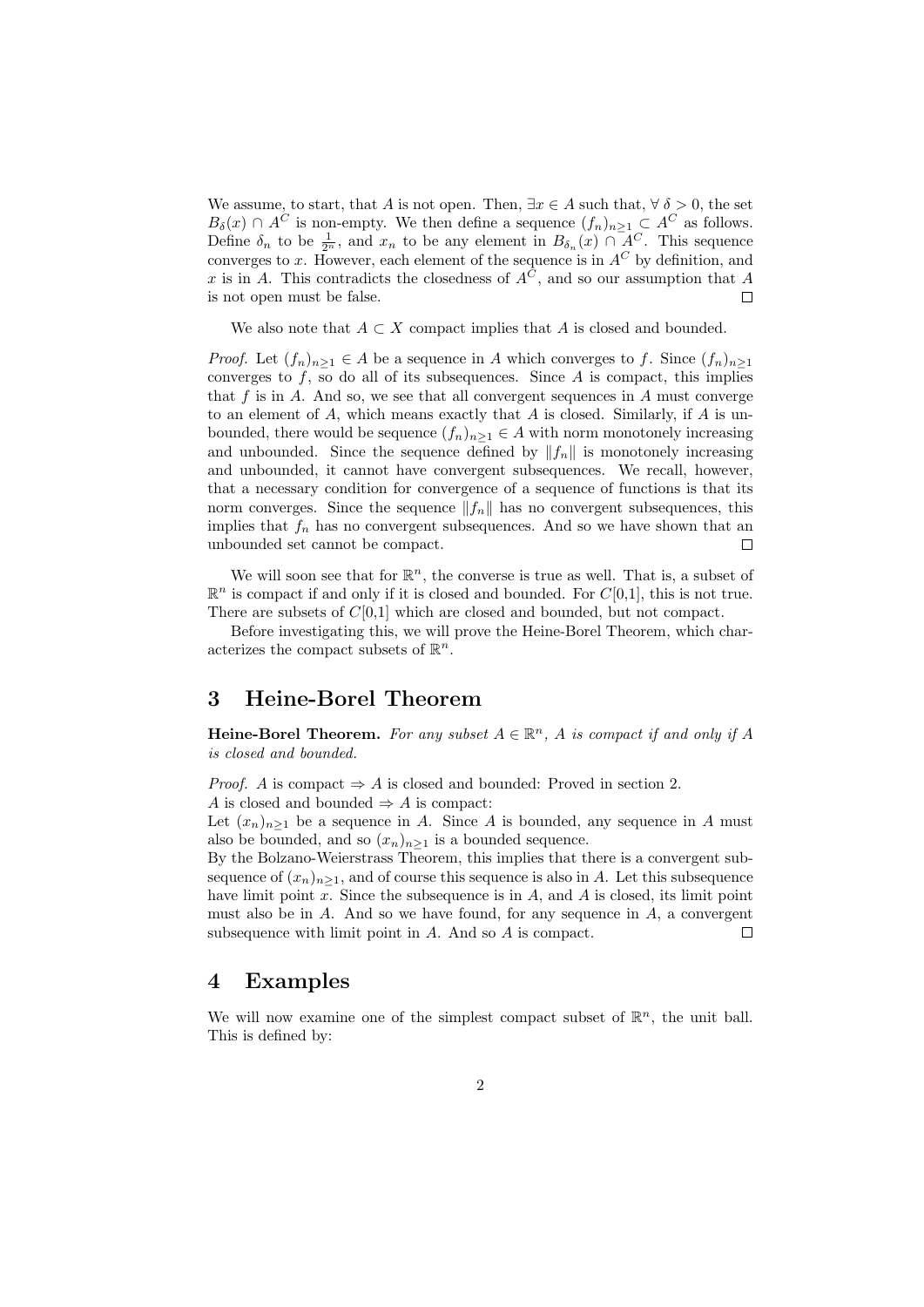$\overline{B_1(0)} = \{x \in \mathbb{R}^n : ||x|| \le 1\}$ 

This set is clearly closed and bounded, and so it is compact.

It is natural to consider the analogue of the unit ball in  $C[0,1]$ , which we define by:

 $\overline{B_1(0)} = \{f \in C[0,1] : ||f||_{\infty} \leq 1\}$ 

This set is also closed and bounded, by inspection. However, we will show that it is not compact.

Consider the sequence defined by  $f_n(x) = x^n$ . It is clear that  $||f_n||_{\infty} = 1$  for all  $n$ , and so this sequence is entirely contained in the unit ball.

**Claim.** This sequence converges pointwise to the 0-function everywhere on  $[0,1]$ except at  $x = 1$ , where it converges to 1.

*Proof.* Consider a point  $a \in [0, 1)$ . Let  $\epsilon > 0$  be given. Then, for all  $n > \frac{\ln(\epsilon)}{\ln(a)}$ , we have:

 $a^n < a^{\frac{ln(\epsilon)}{ln(a)}}$ 

 $a^n < \epsilon$ 

And so,  $f_n$  converges to 0 pointwise everywhere on [0,1]. However,  $f_n(1) = 1$  for all n. And so the sequence converges pointwise to 0 on [0,1) and to 1 at  $x = 1$ .  $\Box$ 

However, the limit function is clearly not continuous. And so, there is a sequence in the unit ball which converges pointwise to a function that is not even in  $C[0,1]$ . Since the sequence converges to this function, we recall that all subsequences must also converge pointwise to the same function. But we recall also that the uniform limit of a series of continuous function must itself be continuous, and that uniform convergence of a sequence to a function implies pointwise convergence of the sequence to the same function. This shows, then, that there is a sequence in  $B_1$  for which no subsequence converges to a function in  $B_1$ . And so the unit ball in  $C[0,1]$  is not a compact set.

Thus, we have found a sequence in a closed and bounded subset of  $C[0,1]$  which has no subsequences that converge to an element of the subset. We can see that the Heine-Borel conditions for compactness are still necessary for subsets of  $C[0,1]$ , but they are not sufficient.

Intuitively, this example shows that the unit ball in  $\mathbb{R}^n$  is much "smaller" than the unit ball in  $C[0,1]$ . We will see in later sections that the difference can be understood in terms of the vector space structure of the two sets.  $\mathbb{R}^n$  is a finite-dimensional vector space, and so bounded sequences intuitively only have a few directions to go in, and thus they must cluster up in at least one direction. In contrast,  $C[0,1]$  is infinite-dimensional, and so sequences, even in bounded sets, have an infinite number of "directions" in which they can go without clustering. This intuitive idea of size based on dimension will be formalized later. For now, we merely confirm that  $\mathbb{R}^n$  is in fact finite-dimensional, while  $C[0,1]$  is infinitedimensional.

To see that  $\mathbb{R}^n$  is finite-dimensional, it is enough to find a finite spanning set. We define the *n* vectors  $e_i$ ,  $i \in \{1, 2, ..., n\}$ , to be 1 in their *i*'th entry and 0 in all other entries. We then note that any vector  $x = (x_1, x_2, ..., x_n) \in \mathbb{R}^n$  may be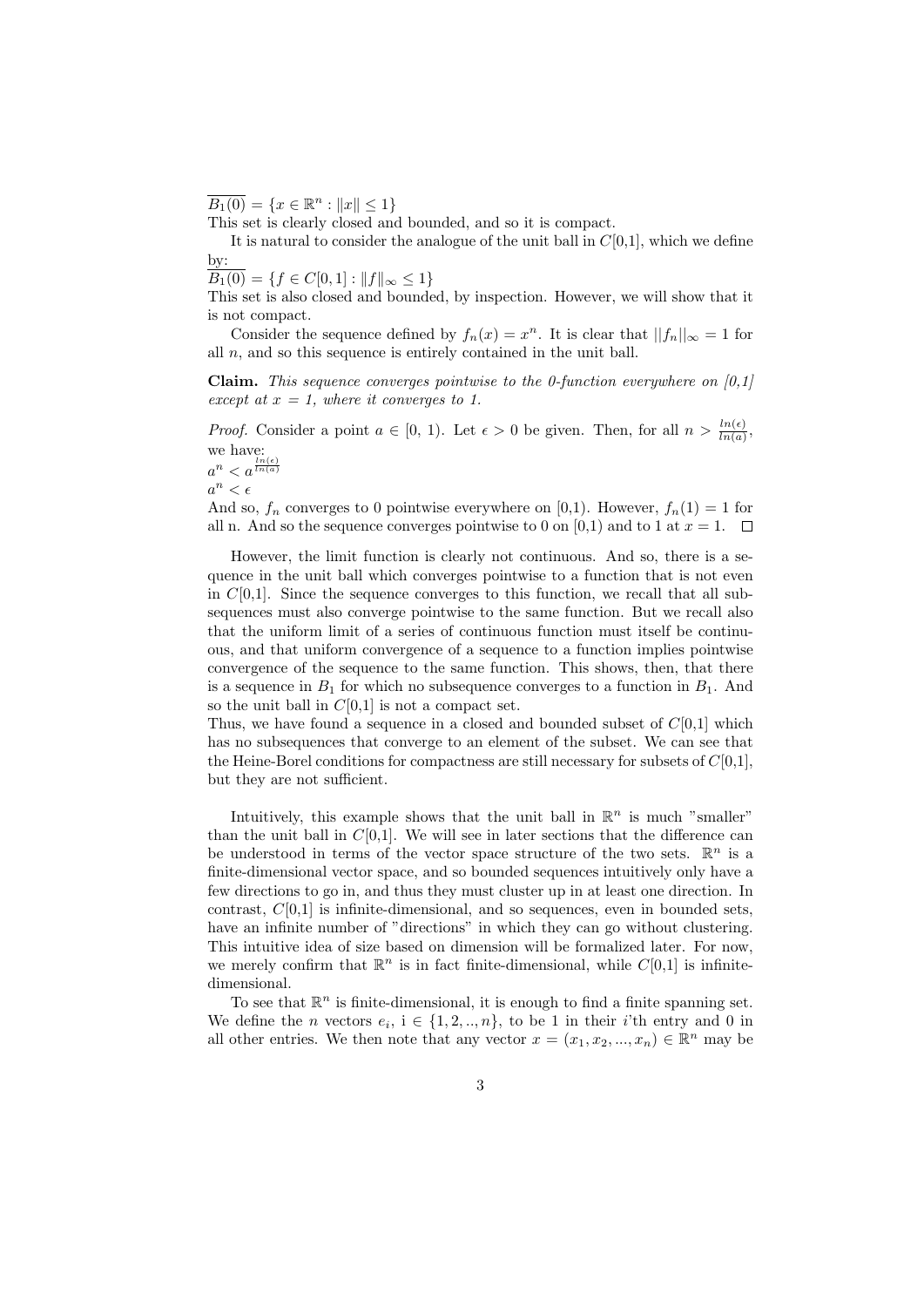written in the form  $x = \sum_{i=1}^{n} x_i e_i$ . This shows that these *n* vectors are a finite spanning set, and thus that there exists a finite basis. We recall that in fact this set is such a finite basis, which we usually call the standard basis.

To see that  $C[0,1]$  is infinite-dimensional, it is enough to show an infinite set of vectors which are linearly independent. We define the family of vectors  $\{x^n\}_{n\geq 1}$ , which is certainly an infinite set of vectors in  $C[0,1]$ . To show that they are linearly independent, we assume that they are not. Then there are not all zero constants  $\alpha_i$  and an integer m such that the following equality holds for all  $x \in$  $[0,1]$ :

$$
\alpha_m x^m + \alpha_{m-1} x^{m-1} + \ldots + \alpha = 0 \tag{1}
$$

But by the fundamental theorem of algebra, this polynomial can have at most m distinct real roots if it is not the 0-polynomial. And so for the equality to hold, it must be the 0-polynomial, showing that in fact the infinite set is linearly independent.

We see that the characterization of compact sets in  $C[0,1]$  will thus be more difficult.

# 5 Motivation

We will see that the additional requirement for a subset of  $C[0,1]$  to be convergent is somehow related to requiring all of the elements of the subset to be close to each other. To make this precise, we will shortly be introducing the definition of a property called equicontinuity, which is meant to deal with continuity of the entire set at once. Before this, we will motivate the idea of equicontinuity.

Consider a sequence  $\{f_n\}_{n\geq 1}$  of  $C[0,1]$  which converges uniformly to the continuous function  $f$ . For all  $n$ , we may then write, by the triangle inequality:

$$
|f_n(x) - f_n(y)| \le |f_n(x) - f(x)| + |f(x) - f(y)| + |f_n(y) - f(y)| \tag{2}
$$

We consider now a given  $\epsilon > 0$ . Since  $f_n$  is continuous for all n, there exists a  $\delta_n > 0$  such that  $|x - y| < \delta_n \Rightarrow |f_n(x) - f_n(y)| < \frac{\epsilon}{3}$ . We also note that, since  $f_n$  converges to f, we may make the first and third terms in the inequality smaller than  $\frac{\epsilon}{3}$  by requiring n to be sufficiently large, larger than some constant N. We note, from the definition of convergence, that this constant  $N$  is completely independent of x, y. Finally, in our preliminary work, we define  $\delta_0 > 0$  to have the property that  $|x - y| < \delta_0 \Rightarrow |f(x) - f(y)| < \frac{\epsilon}{3}$ . We know this is possible, because  $f$  is continuous.

We now define  $\delta$  to be the maximum of all  $\delta_n$  with  $0 \leq n \leq N$ . Since this is smaller than all  $\delta_n$ 's, we note immediately that, for all  $n \leq N$ ,  $|x - y| < \delta \Rightarrow$  $|f_n(x) - f_n(y)|$ . For  $n > N$ , however, we consider the above equation. Since  $n > N$ , the first and third terms are both less than  $\frac{\epsilon}{3}$ . Since  $\delta < \delta_0$ , the middle term is also less than  $\frac{\epsilon}{3}$ . And so we have again that  $|x-y| < \delta \Rightarrow |f_n(x) - f_n(y)|$ . And so we have found a  $\delta$  for continuity arguments that is in fact independent of which function in the sequence we are looking at. It turns out that there are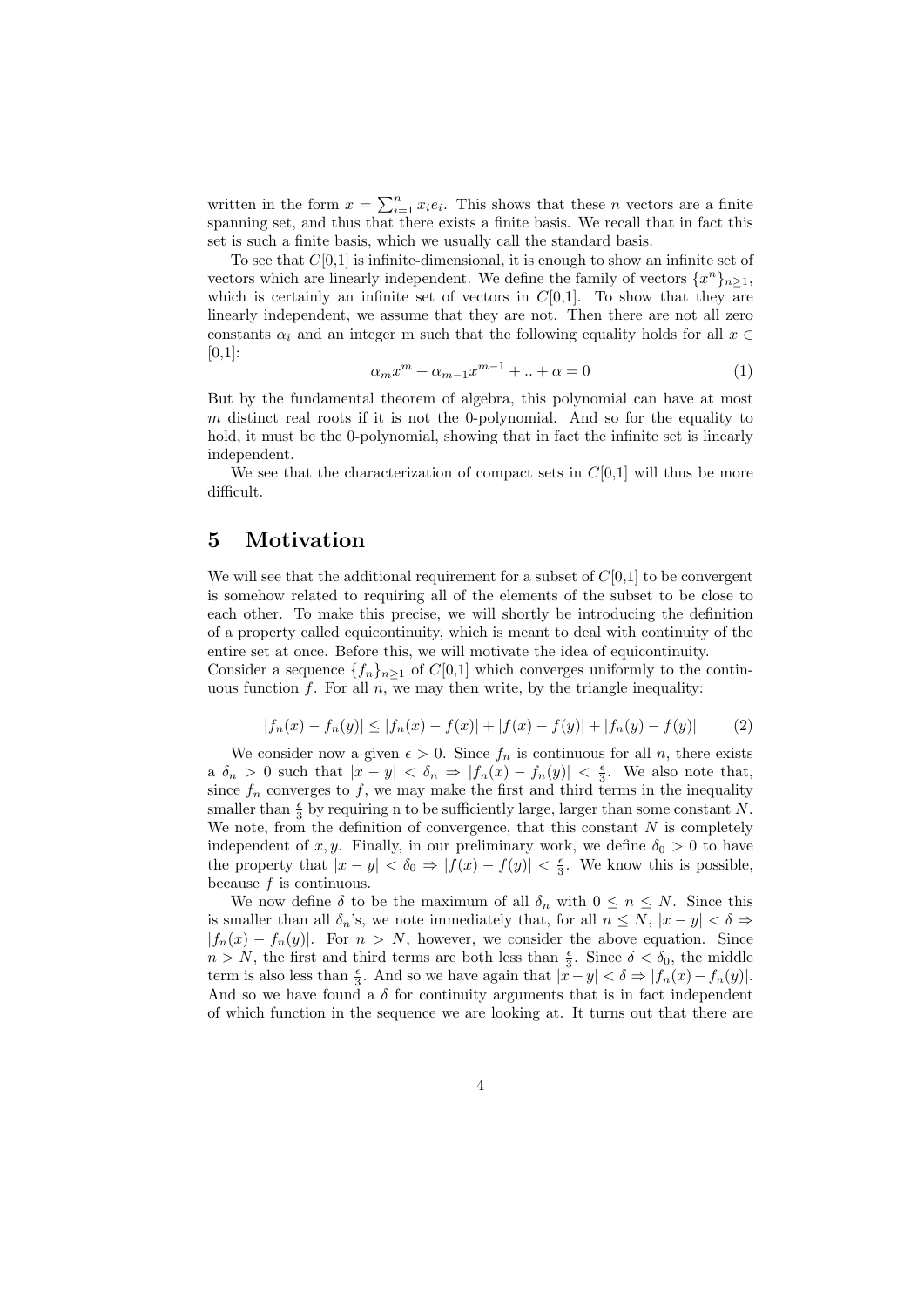many sets of functions in C[0,1] in which it is not possible to find a  $\delta > 0$  for all  $\epsilon > 0$  which is independent of which element of the set is being dealt with.

Sets of functions for which such a  $\delta$  can be found are called equicontinuous, and the above constitutes a formal proof that all convergent sequences of functions, viewed as sets, are in fact equicontinuous.

# 6 Equicontinuity

Equicontinuity. Consider a subset  $A \in C[0,1]$ . We call A equicontinuous if,  $\forall$  $\epsilon > 0$ ,  $\exists \delta > 0$  such that,  $\forall f \in A$ ,  $\forall x, y \in [0,1]$ ,  $|x - y| < \delta \Rightarrow |f(x) - f(y)| < \epsilon$ .

This is very similar to the definition for continuity of a specific function  $f$  in A. The only difference is that, for a given  $\epsilon$ , we must choose a  $\delta > 0$  which works for all possible functions f in A. That is, we must choose the  $\delta$  before we are allowed to look at the function, making this a property of a set rather than a function, whereas in proving continuity, we choose our  $\delta$  for a specific function.

## 7 Remark

Since we are trying to show that equicontinuity is the additional property which compact sets in  $C[0,1]$  contain, our example of a closed, bounded but not compact subset of  $C[0,1]$  found in section 4, should fail to be equicontinuous. Fortunately, this is the case. We will prove that the unit ball in  $C[0,1]$  is not equicontinous. Recall that the unit ball contained the sequence  $\{x^n\}_{n\geq 1}$ .

*Proof.* Let  $\epsilon = \frac{1}{2}$ , and assume that there exists such a  $\delta_1 > 0$ , so that the conditions for equicontinuity are satisfied. Define  $\delta = \min{\{\delta_1, 1\}}$ . Since this is at most  $\delta_1$ , it must also work. Now consider  $x = 1$ ,  $y = 1 - \frac{\delta}{2}$ . Clearly,

 $|x-y| = |1-1+\frac{\delta}{2}| = |\frac{\delta}{2}| < \delta.$ 

We are assuming that our set is equicontinuous, and so this implies that,  $\forall f \in$  $B_1(0)$ ,  $|f(1) - f(1 - \frac{\delta}{2})| < \frac{1}{2}$ . However, we have already seen that the sequence  ${x^n}_{n \geq 1}$  is in the unit ball, and that it converges to 0 for all  $x \in [0,1)$  and to 1 for  $x = 1$ . And so,  $|f(1) - f(1 - \frac{\delta}{2})|$  can be made arbitrarily close to 1 for any fixed  $\delta > 0$ . And so the unit ball is not equicontinuous, although it is closed and bounded.  $\Box$ 

We are now ready to prove the main result of this chapter, the Arzela-Ascoli Theorem.

# 8 Arzela-Ascoli Theorem

Arzela-Ascoli Theorem. For  $A \subset C[0,1]$ , A is compact if and only if A is closed, bounded, and equicontinuous.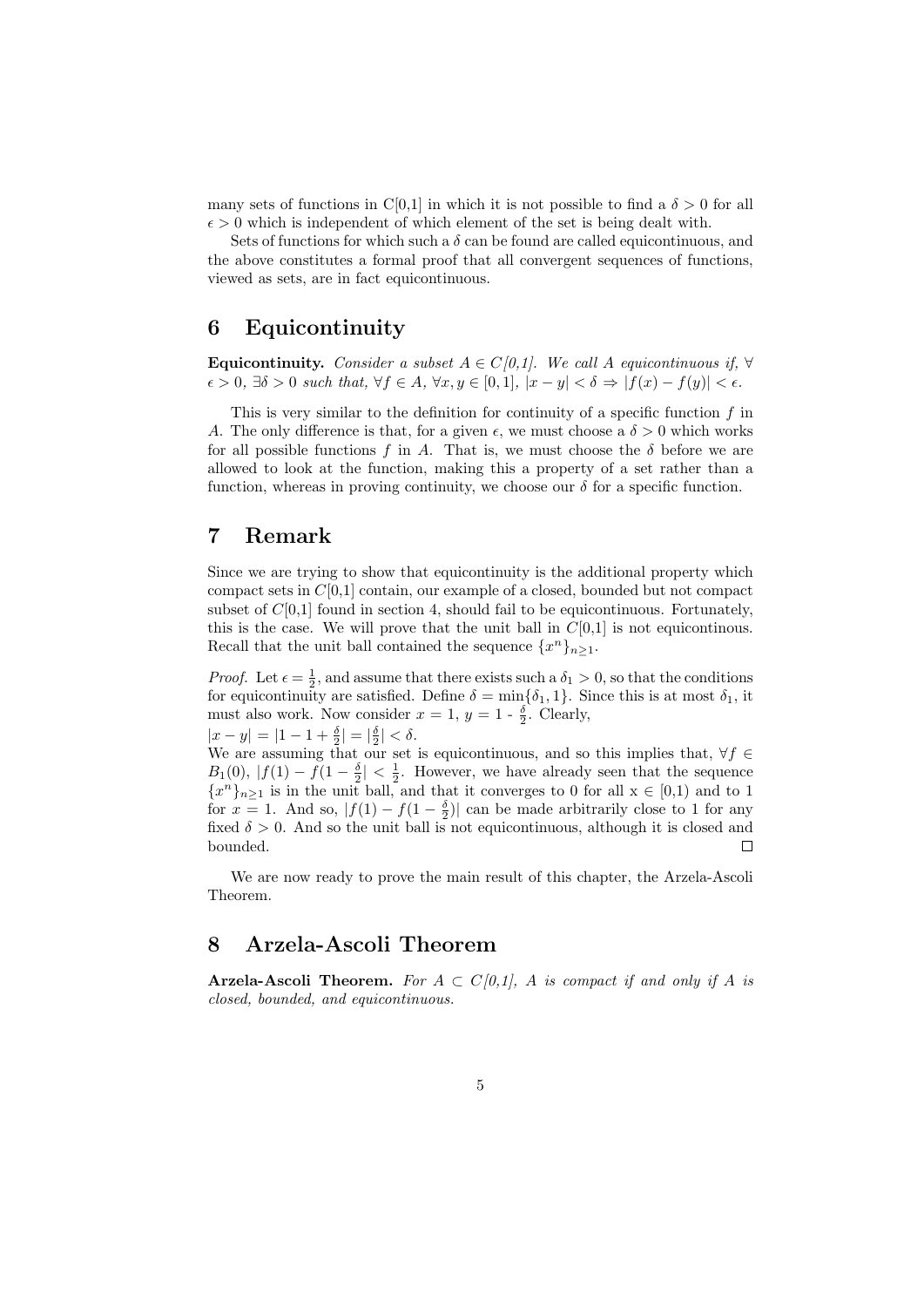*Proof.* A compact  $\Rightarrow$  A closed, bounded, and equicontinuous.

We have already shown, in section 2, that A must be closed and bounded. It remains to show that A is equicontinuous.

To do so, we assume first that A is compact but not equicontinuous. Since it is not equicontinuous, we note that  $\exists \epsilon > 0$  such that  $\forall \delta \exists x, y \in [0,1]$  and  $f \in A$  such that  $|x-y| < \delta$ , but  $|f(x)-f(y)| > \epsilon$ . In particular, we can create a chain of  $\delta$ 's, which we label by  $\delta_n = \frac{1}{n}$ , such that  $\exists x_n, y_n \in [0,1]$  and  $f_n \in A$  such that  $|x_n - y_n|$  $\delta_n = \frac{1}{n}$ , but  $|f_n(x_n)| > f_n(y_n)| > \epsilon$ . This of course defines at least one sequence of functions in A. We choose one sequence of functions with this property, and we note that by the above this sequence cannot possibly be equicontinuous. Also, all subsequences  $f_{n(k)}$  of this sequence would clearly also have the property that for the  $n(k)$ 'th function in the sequence,  $\exists x_{n(k)}, y_{n(k)} \in [0,1]$  such that  $|x_{n(k)} - y_{n(k)}|$  $\delta_n$  but  $|f_{n(k)}(x_{n(k)}) - f_{n(k)}(y_{n(k)})| > \epsilon$ , by the above. And so, it is also true that no subsequence can be equicontinuous. However, we have shown already that all convergent sequences must in fact be equicontinuous. And so, under the assumption that  $A$  is not equicontinuous, we have demonstrated the existence of a sequence in  $A$  with no subsequence that converges. This is a contradiction with the assumption that  $A$  is compact, and so we conclude that  $A$  must be equicontinuous.

A closed, bounded, and equicontinuous  $\Rightarrow$  A compact.

We begin by considering an arbitrary sequence  $\{f_n\}_{n>1}$  in A. We must show that it contains a convergent subsequence. Unfortunately, it is not very clear how to do this.

Intuitively, we may look at the interval [0,1], and find a subsequence which converges pointwise at one point,  $x_0$ . We could then find a subsequence of that subsequence which converged at a second point,  $x_1$ , and so on. This would work if [0,1] had only finitely many points. Unfortunately, the interval has uncountably many points, and so this strategy must be modified. The first modification is to use a diagonal argument, familiar from previous arguments in analysis, to extend convergence of a subsequence from a finite number of points to a countable set of points. We will then use the equicontinuity property to extend convergence at a well-chosen countable set of points to uniform convergence over the entire interval [0,1]. For now, we continue the proof.

We let  $x_1, x_2, \ldots, x_n, \ldots$  be an enumeration of the rational points of [0,1]. This is possible since, as we have shown, the rationals are a countable set. We note that  ${f_n}_{n\geq 1}$ , evaluated at  $x_1$ , forms an infinite sequence of real numbers. Since A is closed and bounded, each  ${f_n}$  must also be bounded, and so our sequence of real numbers,  $\{f_n(x_1)\}\$ , is also bounded. By the Bolzano-Weierstrass Theorem, then, there exists a subsequence of our sequence of real numbers which converges. This is equivalent to stating that there is a subsequence of  $\{f_n\}_{n\geq 1}$  which converges pointwise at  $x_1$ . For notational convenience, we label this sequence  $f_{n_1(k)}$ , where  $n_1(k)$  is a strictly increasing function from the positive integers to the positive integers. With exactly the same argument, we can create a subsequence of that subsequence which converges at  $x_2$ , which we label  $f_{n_2(k)}$ . Since  $f_{n_1(k)}$  converges at  $x_1$  and  $f_{n_2(k)}$  is a subsequence of  $f_{n_1(k)}, f_{n_2(k)}$  must also converge at  $x_1$ .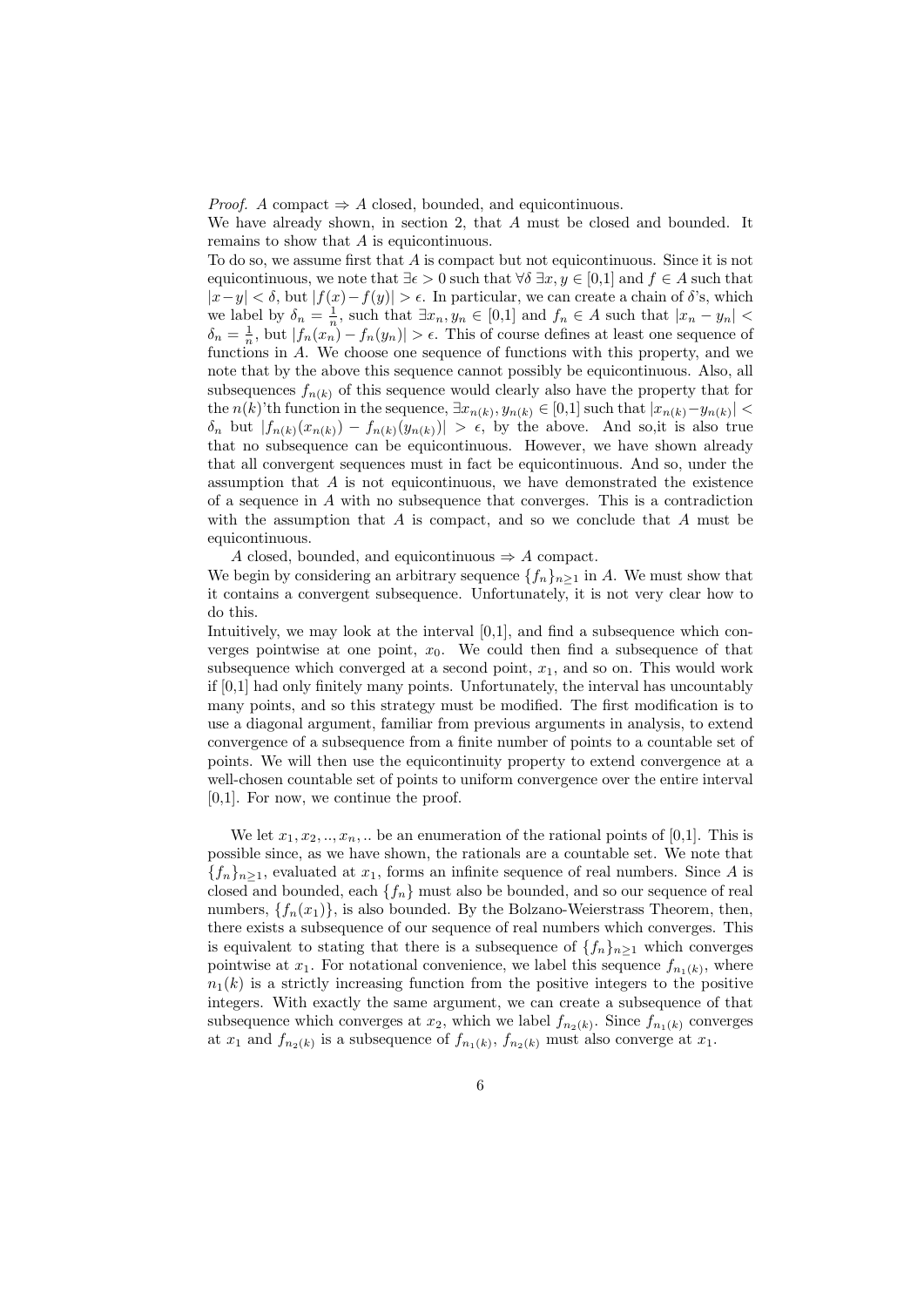We can continue this chain of subsequences, and so obtain a sequence, for each positive integer m, a subsequence  $f_{n_m(k)}$  which converges at the rational points  $x_1, x_2, \ldots, x_m$ , created in such a way that  $f_{n_m(k)}$  is a subsequence of  $f_{n_{(m-1)}(k)}$ .

Thus, for any particular finite number of rational points in [0,1], we can find a subsequence which converges at those rational points. As pointed out earlier, this will not be enough to find a subsequence which converges on the entire interval. However, we have not yet used the hypothesis of equicontinuity.

Before doing that, we define a sequence  $\{g_n\}_{n>1}$ , by making the n'th function in the sequence equal to the *n*'th function in the sequence  $f_{n_n(k)}$ . That is, the *n*'th function in g is equal to the n'th function of the n'th subsequence of the  $f_n$ 's. We note that, for any given rational point  $x_i$ ,  $g_n$  is a subsequence of  $f_{n_i(k)}$  for all  $n \geq i$ , and so  $g_n$  converges at  $x_i$ . Thus, this sequence in fact converges at every single rational point on [0,1]. Since the elements of  $\{g_n\}$  are all taken from subsequences of  $\{f_n\}$ , we note that it is also a subsequence of  $\{f_n\}$ .

At this point, it remains to show that  $g_n$  converges everywhere on [0,1], and also that it converges uniformly.

First, we will show that it is a Cauchy sequence. We consider an arbitrary  $x \in$ [0,1]. We note immediately that, by the triangle inequality,:

$$
|g_n(x) - g_m(x)| \le |g_n(x) - g_n(x)| + |g_n(x_i) - g_m(x_i)| + |g_m(x) - g_m(x_i)| \quad (3)
$$

for any point  $x_i$  in [0,1]. Here, for the first time, we use equicontinuity. We can choose a  $\delta$  such that  $|x-x_i| < \delta$  implies both that  $|g_n(x) - g_n(x_i)| < \frac{\epsilon}{3}$  and that  $|g_m(x) - g_m(x_i)| < \frac{\epsilon}{3}$ . This  $\delta$ , we recall, is completely independent of m and n, and it is also completely independent of  $x, x_i$ . We note that the rational points are dense in the reals, and so we choose now  $x_i$  to be a rational point satisfying  $|x-x_i| < \delta$ . As for the middle term,  $g_n$  converges at  $x_i$ , and so  $g_n$  evaluated at  $x_i$  forms a Cauchy sequence, after we have already chosen  $x_i$ . Thus,  $\exists N > 0$  such that  $m, n > N$  forces the middle term to be less than  $\frac{\epsilon}{3}$ . And so, we have shown that  $g_n(x)$  is itself a Cauchy sequence, that is, it converges pointwise everywhere on [0,1].

We need to show now that this convergence is uniform. That is, the convergence is essentially independent of  $x$ . The proof above of pointwise convergence depended on x.

Fortunately, it can actually be modified to prove not only pointwise convergence, but uniform convergence. Once again to start, we allow  $\epsilon > 0$  to be given. Since A is equicontinuous, we can choose a  $\delta$  independent of n and x such that  $|x - x_i| < \delta$  implies that  $|g_n(x) - g_n(x_i)| < \frac{\epsilon}{3}$  for all n. Now, we partition the interval into intervals of length  $\frac{\delta}{2}$ . We can now choose exactly one rational point in each such interval. We are now looking at a finite number of rational points, only. Since g converges at each rational point, for each rational point  $x_j$ which we are looking at, there exists an  $N_j$  such that  $m, n > N_j$  implies that  $|g_m(x_j) - g_n(x_j)| < \frac{\epsilon}{3}$ . Now, we define N to be the maximum over all the  $N_j$ 's, which exists, since we are taking the maximum over a finite set.

Having done this preparatory work, we will now show that in fact the convergence is uniform. For  $\epsilon$ ,  $\delta$ , N and the set of rational points  $x_j$  with their associated partition as above, we continue. Note that for any  $x \in [0,1]$ , we can choose one of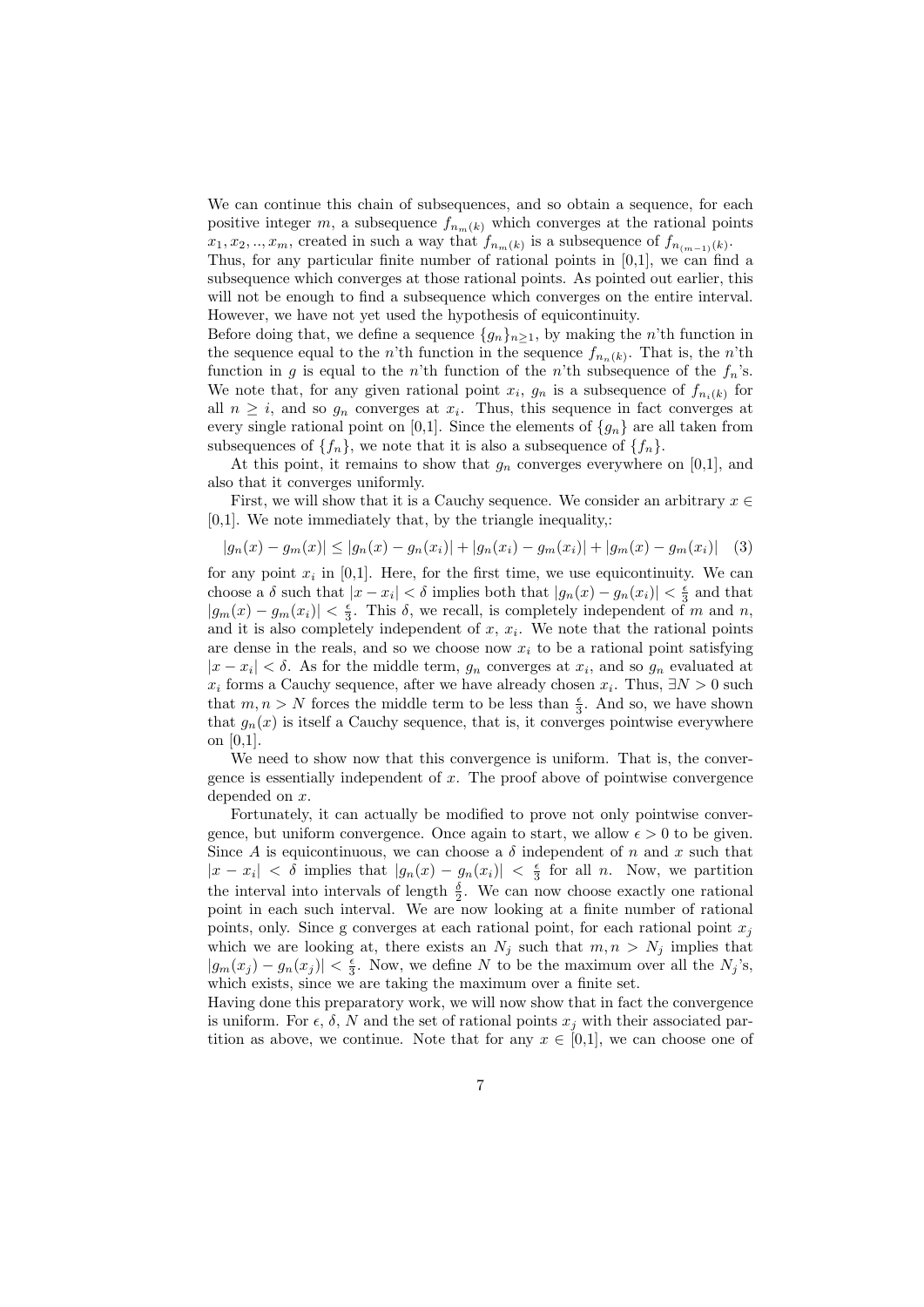our special rational points,  $x_j$ , that is within  $\delta$  of x. Choosing this rational point, and forcing  $m, n$  to be strictly greater than  $N$ , we obtain:

$$
|g_n(x) - g_m(x)| \le |g_n(x) - g_n(x_i)| + |g_n(x_i) - g_m(x_i)| + |g_m(x) - g_m(x_i)| \quad (4)
$$

but  $|g_n(x)-g_n(x_j)| < \frac{\epsilon}{3}$ ,  $|g_m(x)-g_m(x_j)| < \frac{\epsilon}{3}$  since  $|x-x_j| < \delta$ . We also see that,  $\forall x_j \in [0,1], |g_n(x_j) - g_m(x_j)| < \frac{\epsilon}{3}$ , since we have already imposed the restriction  $m, n > N > N_j$ . And so,  $|g_n(x) - g_m(x)| < \epsilon$ , as we wished to show. Since A is closed and this sequence converges, it must of course converge to a function in A.

Thus, from the assumptions that A is closed, bounded and equicontinuous, we have demonstrated for a general sequence the existence of a convergent subsequence with limit point in A.  $\Box$ 

# 9 Closing Examples

Having proven Arzela-Ascoli's characterization of compact sets, it would be good to see if this characterization has any applications. In particular, are there any subsets of  $C[0,1]$  which we can prove are compact using this theorem, which might otherwise be difficult? To answer this, we first construct a sequence in  $C[0,1]$  which does not converge, and which is not equicontinuous.

Let  ${f_n}_{n\geq 1}$  be a sequence, where  $f_n$  is a "smoothed out" triangle of height 1, base  $2^{-n}$ , non-zero over  $[1-2^{1-n}, 1-2^{-n}]$ , and 0 everywhere else. The "smoothed out" condition means that we make these functions sufficiently nice to be differentiable everywhere, while still being very close approximations to triangles.

We can see immediately that this sequence cannot possibly converge, and in fact, the supports of the elements in the sequence are pairwise disjoint. We note, however, that the triangles become progressively sharper as the sequence continues that is, the magnitudes of the derivatives increase, and clearly without bound. It is this unbounded increase in the derivative which allows an infinite sequence of pseudo-triangles to exist on a bounded domain, without their supports intersecting. Intuitively, then, one might expect that if we don't allow functions to have unbounded derivative (that is, we don't allow them to become very sharp), they might have to remain close to each other. This turns out to be the case.

Bounded Derivative Theorem. Consider a sequence  $\{f_n\}_{n\geq 1}$  in  $C[0,1]$  subjected to the restrictions that  $||f_n|| \leq 1$ ,  $f_n$  is differentiable for all n, and finally there exists a positive constant C such that  $||f'_n|| \leq C$  for all n. Then we may conclude that the completion of the set  ${f_n}_{n>1}$  is compact, and thus that the sequence has a convergent subsequence.

*Proof.* To begin, we require a short lemma, which states that if a set  $A$  is equicontinuous, then so is its completion  $\overline{A} = A \bigcup \partial A$ . The proof is as follows: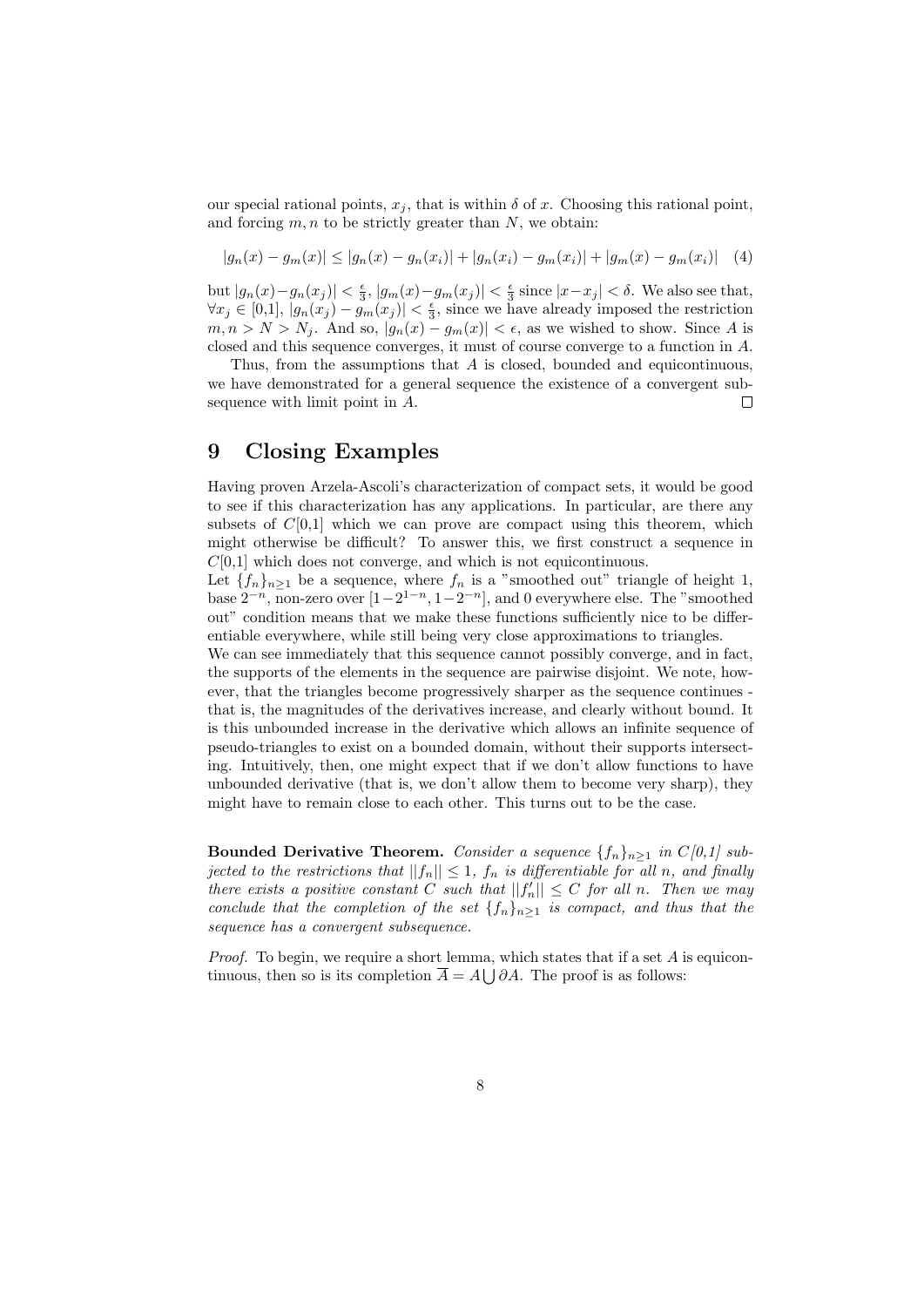Let  $\epsilon > 0$  be given. Let  $\delta > 0$  be a number such that  $|x-y| < \delta \Rightarrow |g(x)-g(y)| < \frac{\epsilon}{3}$  $\forall g \in A$ . We claim that this  $\delta$  will have the property that,  $\forall f \in \overline{A}$ ,  $|x - y| < \delta$  $\Rightarrow$   $|| f(x) - f(y)|| < \epsilon$ . To prove this, consider an arbitrary  $f \in \partial A$ , then for any  $g \in A$ ,

$$
|f(x) - f(y)| \le |f(x) - g(x)| + |f(y) - g(y)| + |g(x) - g(y)| \tag{5}
$$

For x, y satisfying  $|x - y| < \delta$ , the last term is less than  $\frac{\epsilon}{3}$ . Also, since f is the limit of at least one sequence in  $A$ , we may choose  $q$  to be arbitrarily close to  $f$ while still not being in the boundary. In particular, we can choose  $g$  in such a way that  $||f - g|| < \frac{\epsilon}{3}$ , which implies that for all  $x, y$  in [0,1], the first two terms are individually less than  $\frac{\epsilon}{3}$ . This completes the proof.

We recall from elementary calculus the intermediate value theorem. It tells us that,  $\forall x, y \in [0,1]$ , there exists a  $\phi \in [x, y]$  such that  $f_n(x) - f_n(y) = (x$  $y) f'_n(\phi)$ . But  $f'_n(\phi) \leq C$ , and so we note immediately that,  $\forall x, y \in [0,1]$ ,  $|f_n(x) |f_n(y)| \leq C|x-y|$ . We also note that it is clear that our sequence is closed and bounded, by its definition. It remains to show only that it is also equicontinuous, which we are ready to do.

Let  $\epsilon > 0$  be given. Define  $\delta = \frac{\epsilon}{C}$ . Then we have immediately that, if  $|x - y| < \delta$ , then  $|f_n(x) - f_n(y)| \leq C|x - y| \leq C\delta = \epsilon$ . We note that this estimate is actually completely independent of n, and so we have shown that the sequence is in fact equicontinuous. By the lemma above, this implies that its completion is also equicontinuous. Thus, the set is compact, as we wished to show.  $\Box$ 

This theorem allows us to prove a related theorem, as follows:

Bounded Norm Theorem. Consider a sequence  $\{f_n\}_{n\geq 1}$  in  $C[0,1]$  and a positive constant K such that  $||f_n|| \leq K \forall n$ . Then the sequence  ${F_n}_{n\geq 1}$  defined by  $F_n(x) = \int_0^x f_n(x)dx$  for  $x \in [0,1]$  is in  $C[0,1]$  and has a uniformly convergent subsequence.

*Proof.* Since each function  $f_n$  is a continuous function on [0,1], it is clear from elementary calculus that each function  $F_n$  must also be continuous functions on [0,1]. We note, by the fundamental theorem of calculus, that these functions are differentiable, and that the derivative of  $F_n$  is exactly  $f_n$ . We define a sequence of functions  $\{g_n\}_{n\geq 1}$  by  $g_n = \frac{1}{K}F_n$ . By assumption,  $||f_n|| \leq K$ , and so  $||g'_n|| \leq$ 1. Also, we note that  $||g_n|| \leq 1$ , since it is the integral of a function with a maximum of 1 over the interval [0,1]. And so, the sequence  $\{g_n\}_{n>1}$  satisfies the conditions for the Bounded Derivative Theorem, above. Thus, it has a convergent subsequence,  ${g_{n(k)}}_{k\geq 1}$ . But then, since the sequence of  $g_n$ 's is simply a rescaling of the sequence of  $F_n$ 's, we recall from elementary analysis that under the same index function n(k), the sequence  ${F_{n(k)}}_{k\geq1}$  must also be a convergent sequence. Since that is clearly a subsequence of our original sequence by construction, we are done.  $\Box$ 

# References

[1] Class Notes.